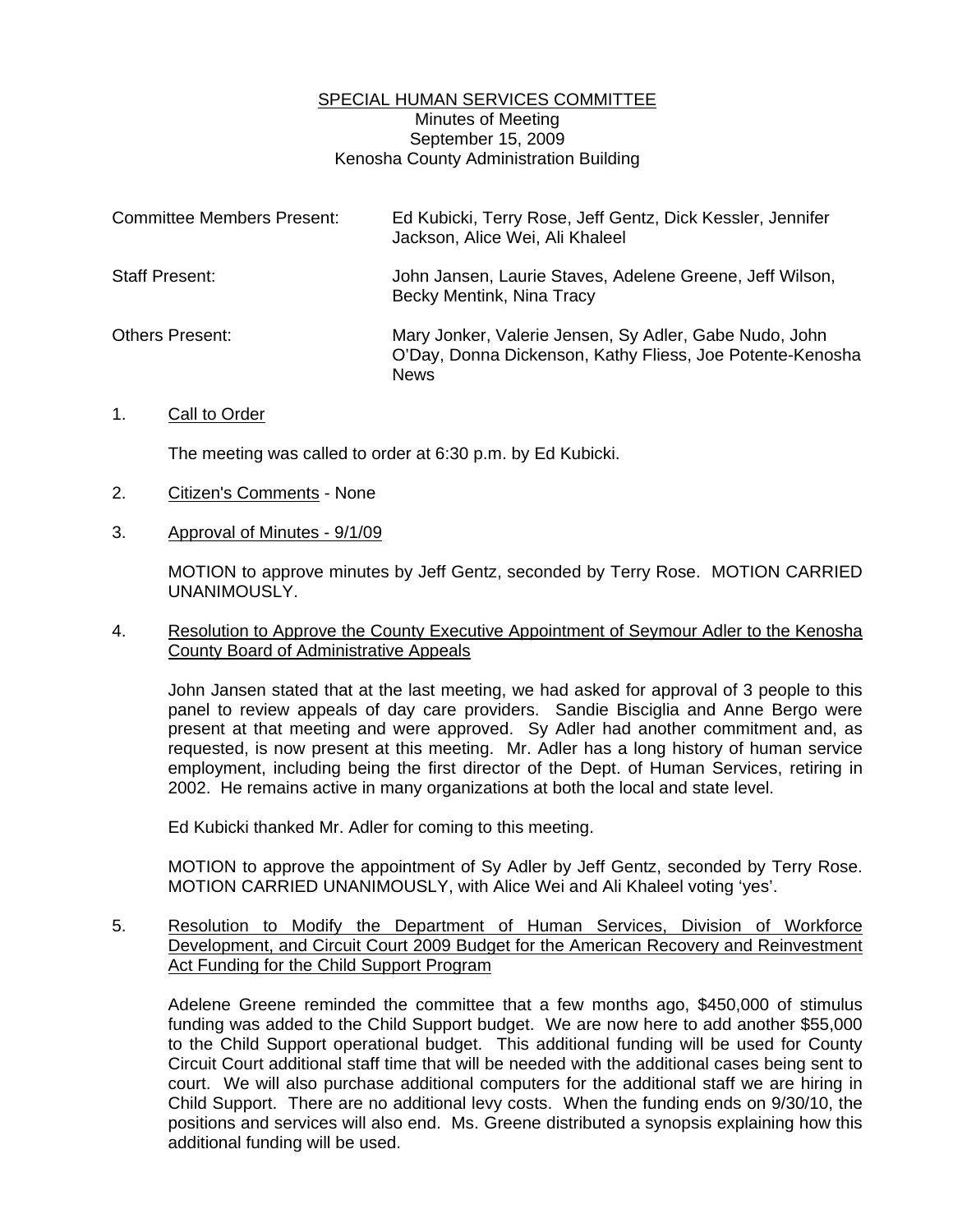In response to questions from Terry Rose, Becky Mentink stated that they have a floater clerk they will utilize, as well as a temporary staff person. They can't justify hiring additional staff. Jeff Wilson added that the plan submitted to the State was for 2 days per month to contract for a court commissioner and a court reporter until 9/30/10. They would also hire a legal secretary and office associate because they want experienced people to work with the court commissioner. We would then need to replace their time with temporary staff. He further explained that additional staff in Child Support was from the previous resolution that added 2 more child support workers. This resolution is for the computers. The child support positions were already approved in the last resolution.

 Jennifer Jackson asked how much of the \$55,000 was for computers. Ms. Greene replied that it's in the budget modification form, listed as Human Services Capital - \$15,000.

 Jeff Gentz commented that the third 'Whereas' needs to be changed to add the word 'time', since we aren't hiring additional staff. Ms. Greene clarified that this will add staff time for the additional court time needed for Child Support cases to go to court. The \$15,000 is for computers for Child Support staff that are being hired through the previous resolution. This resolution is for additional Court staff time.

 Ms. Mentink said that this resolution adds 2 additional court days to our caseload. We need to modify the workload, so we will use a temporary employee. We do not have a court reporter, so we will need one. And we will need a court commissioner. We are not hiring additional staff, but we are increasing their time. We will be able to justify the continued use of a temporary person.

 Jeff Wilson stated that we can bring this back to the next Human Services Committee meeting.

Ed Kubicki agreed that the wording is too general in this resolution.

 Dick Kessler moved to defer this resolution to the next meeting so it can be reworded to specify the amount for the computers and the amount for the increased time and specifically who it will fund. Seconded by Jennifer Jackson. MOTION CARRIED UNANIMOUSLY, with Alice Wei and Ali Khaleel voting 'yes'.

## 6. DHS 2009 Year-End Budget Update

 Laurie Staves said that she presented this year-end status to the Finance Committee last Thursday night. We are estimating a potential levy shortfall of approximately \$570,000. Out-of-home placements are projected to have a \$300,000 shortfall. Terry Rose asked if this was because individual juvenile costs are greater or because there are more juvenile placements. Ms. Staves answered: 'both'. Our 2009 budget for placements was \$7.4 million. We were \$460,000 under budget in 2008. We budgeted for 181 children in 2009, but we have 185. Plus, the costs have increased. The 4 additional youth equals 2,535 more days of care, multiplied by the increased cost over budget of \$1.62 per day, contributes to the \$300,000 over budget deficit.

 Jennifer Jackson asked if the children were getting the care they need. Laurie Staves replied 'yes', that their level of care is approved by the directors and courts.

 Ms. Staves will present the latest 2009 year-end update during the 2010 budget process in October.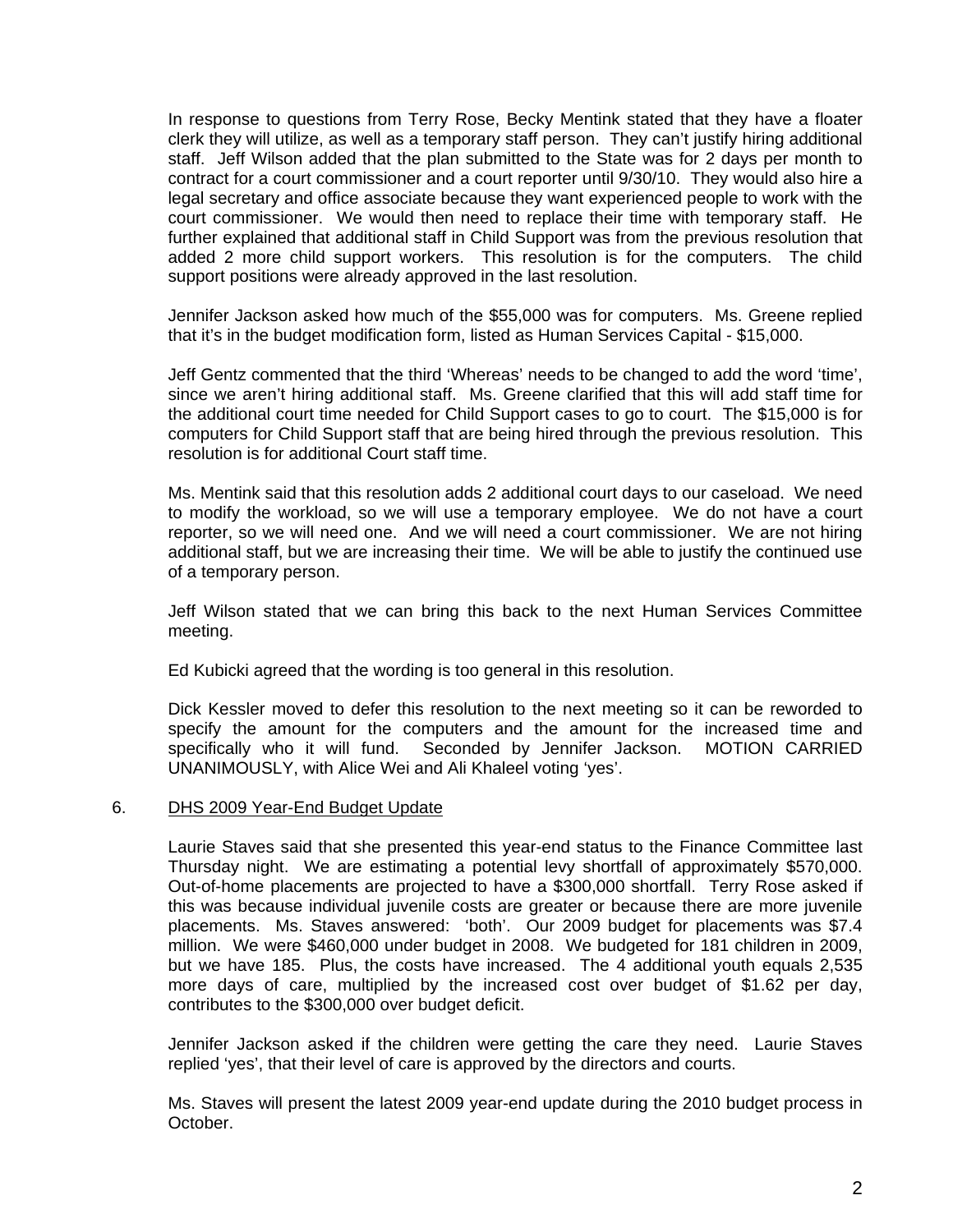Ms. Staves continued that these are all mandated, court-ordered placements. Mr. Rose asked of the Courts are aware of the budget issue. John Jansen replied that there have been meetings between our Dept. and the judges, but the judges do not base their decisions on budgets. Mr. Rose said he understood that but there is only so much money in the general fund and so many tax increases the people will take. Mr. Jansen continued that we have a very progressive approach to dealing with children in out-of-home care. We hold staffings, meetings with the DA's office, and CORE staffings of difficult cases. We have put together an internal team to look at different avenues to put these youth in placements that meet their needs.

 Jeff Gentz said he feels our staff is doing a very nice job under these tough times. He suggested that when calculating next year's budget to use more 'actual costs' and fewer projections.

 Jennifer Jackson stated that she learned from a meeting with Secretary Gassman that there may be grant funding coming - maybe this could be used for placements. How was this remedied in past years? Mr. Jansen responded that it is very rare that grant funding is available to offset placement costs. We use other revenues to cover these deficits. Ms. Staves added that if we do receive grant funding it might be possible to replace the appropriate levy funded expenditures so we could cover these deficits from this type of saving within the Dept., and as a last resort, the deficit would be covered from the General Fund. She reminded Ms. Jackson that we were under budget by \$460,000 last year in placements.

 Ms. Staves explained that Residential Community Care and Treatment Foster Care is for children who are developmentally delayed and disabled. We had 8 of these children this year but were able to transition 4 out this year to Family Care as they turned 18. Ms. Jackson asked if they will get the level of care they need in Family Care. Mr. Jansen explained that these are people who are under court order and they will get the services they need.

 Ms. Staves stated that the State gave us an additional \$700,000 for the W-2 Program to cover 2008's shortfall and 2009's increased expenditures. We received notice last week that we were awarded the W-2 contract for 2010-2011. We got an increase of \$2.1 million - 33% increase overall. The biggest portion of the increase is for benefits - \$1.6 million.

 Terry Rose asked: If the purpose of W-2 is to work people into jobs in the community, is this happening? What kind of jobs are they? Ms. Staves replied that we will bring this information to the next meeting as a report. We will show you what our statistics are under the current contract. Mr. Rose said he was mainly interested in 2009, as the \$500,000 deficit is now down to \$220,000.

 Ms. Staves explained that pharmacy costs are not necessarily mandated in the DADS budget, but it would impact our inpatient hospital costs if we did not pay for these drugs. As of 7/1/09, we have Badger Care Plus Core for adults and we are paying the \$60 annual fee, which will bring down these drug costs. Mr. Jansen said that when we were preparing the budget for 2009, the State had told us the Badger Care Plus would be rolled out in January, 2009, so we thought the impact would take place immediately. But it was only Milwaukee that benefitted in January.